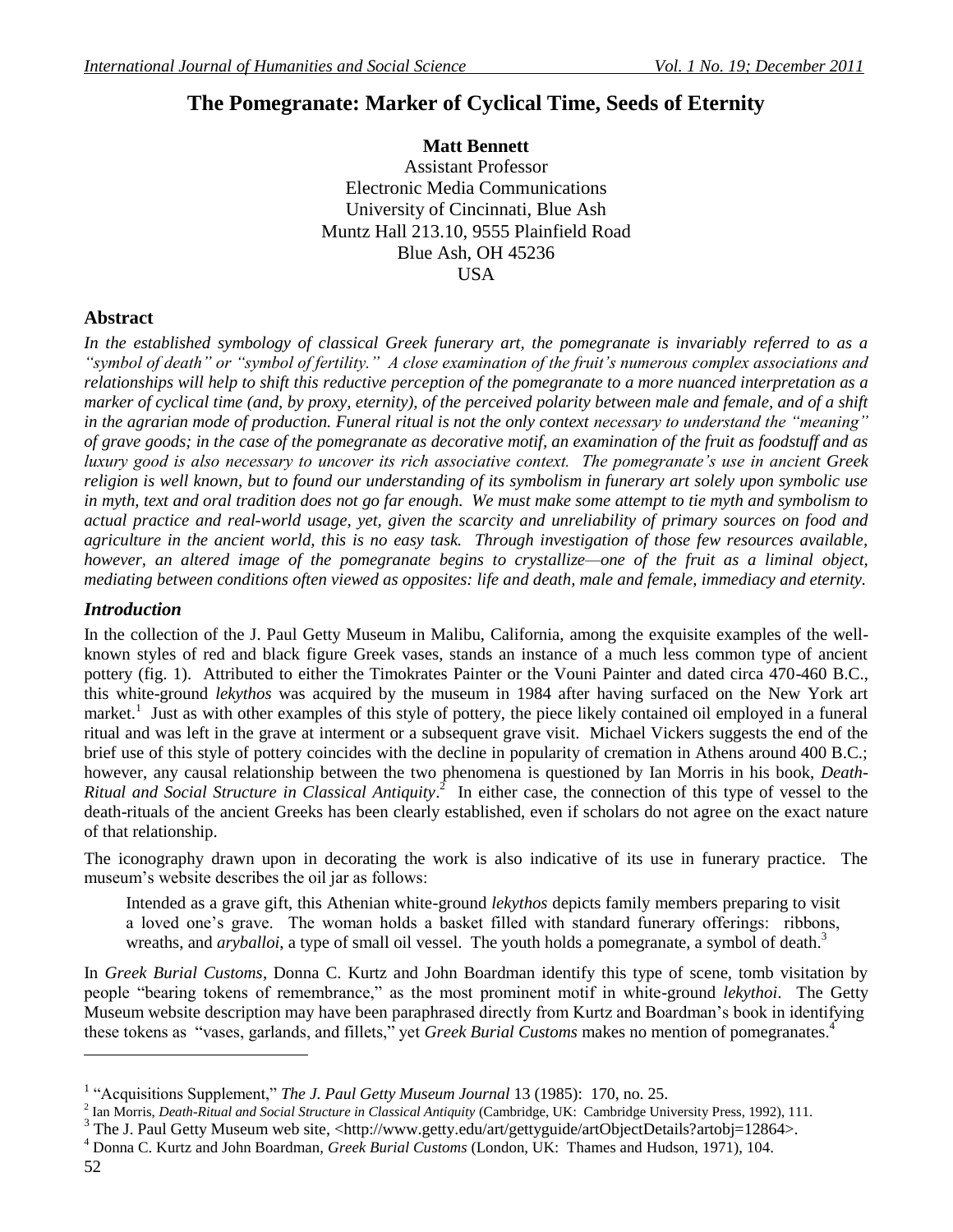The absence of the symbol from this otherwise extensive survey is not to say that the depiction of the fruit was unique to this vase and not an element of typical Greek funerary iconography. In fact, in first publishing this particular piece of pottery in 1989, Kurtz refrains from specifically identifying the object the youth holds as a pomegranate and instead refers to it simply as a red "fruit" (the quotation marks are Kurtz's).<sup>5</sup> More definite attribution of the fruit must have been made in the intervening time, possibly due to increased recognition of the pomegranate's use as a funerary offering and as a motif in funerary decoration. Several other sources testify to the fruit's prominence in Greek death ritual and imagery; for example Robert Garland in *The Greek Way of Death* writes that among food offerings for the dead such as eggs and *melitoutta* (honey-cakes), pomegranates had "special significance," though he refrains from speculating on just what that significance might have been.<sup>6</sup> Peter Garnsey, in the caption to a photograph in *Food and Society in Classical Antiquity*, provides a bit more evidence for the significance of the pomegranate and its relationship to the death ritual, but his explication remains cursory:

The laying out of the dead (*prothesis*). The basket (*kalathos*) is filled with eggs and pomegranates. Customarily symbols of life and fertility, in the funerary context they are food for the dead and carry hope for life beyond the grave. The pomegranate is associated with Persephone, wife of Hades.<sup>7</sup>

This often seemingly paradoxical "symbol of life" and yet "symbol of death" appears in the image adorning the Getty's *lekythos* as a striking, singular visual detail, even among the other superbly rendered elements of the scene. Frozen for eternity in the hand of the black-robed youth who suspends it between his own face and that of the woman opposite him, the pomegranate is framed by conspicuous empty space surrounding it and the upright arm serving as its pedestal. The youth holds the fruit before him at chin-level, but his eyes appear to be directed slightly downward toward it. Though his companion appears to have her face somewhat down-turned toward her own funerary offerings, her eyes also become an index vector pointing toward the fruit. Given this rapturous attention, the pomegranate could be seen as an object of meditation, with the gazes of both the young man and woman attempting to pierce the fruit's tough rind in deep contemplation of its mysteries. Simultaneously, the pair seem to be looking *through* the fruit at one another, participating in those mysteries concurrently as object and subject, all focused through the prism of the pomegranate.

As a result of the pomegranate's central placement and the attention it is given by the figures within the scene, the eyes of the present-day museum-goer, witness to the historical mourning rite depicted on the vase, are also drawn to the fruit as focal point, beckoning the viewer to partake in the ritual. The importance of the pomegranate in the tableau painted on the vase is thus buttressed by the scene's composition; however, just what is it about the pomegranate that warrants such prominence here? Can we rely on the all-too-brief descriptions of the fruit in studies of Greek burial custom mentioned above in order to fully understand the relationship it had to the dead, and thereby to the survivors who used it as a token of mourning? Is the gulf created by both the cultural and temporal transplantation of the image from classical Greece to contemporary California so great that it will not permit entrance to the mysteries being depicted for the present-day viewer?

In this paper, I argue for a shift in perception of the pomegranate as symbol of fertility and death in classical Greek funerary art to a more subtle interpretation as marker of cyclical time (and, by proxy, eternity), of the perceived polarity between male and female, and a shift in the agrarian mode of production. While death associations with the fruit are obviously still quite valid, it is far too reductive to simply refer to the pomegranate as "symbol of death" or "symbol of sex," as is so often done. Crystallized in this fruit are numerous complex associations and relationships requiring further investigation in order to uncover the pomegranate's significance to funerary decoration. I heed Morris' caution in applying the methodology of "direct interpretation" to such symbols-- at the same time that he acknowledges signs as not wholly arbitrary, he also notes specifically about grave goods, "The objects themselves have little inherent meaning; their expressive force comes from their ritual context…"<sup>8</sup>

<sup>&</sup>lt;sup>5</sup> Donna C. Kurtz, "Two Athenian White-ground Lekythoi," In *Greek Vases in the J. Paul Getty Museum*, Vol. 4 (Malibu, CA: The J. Paul Getty Museum, 1989), 124.

 $6$  Robert Garland, *The Greek Way of Death*,  $2^{nd}$  ed. (Ithaca, NY: Cornell University Press, 1985), 113.

<sup>7</sup> Peter Garnsey, *Food and Society in Classical Antiquity* (Cambridge, UK: Cambridge University Press, 1999), 8.

<sup>8</sup> Morris, 17-19.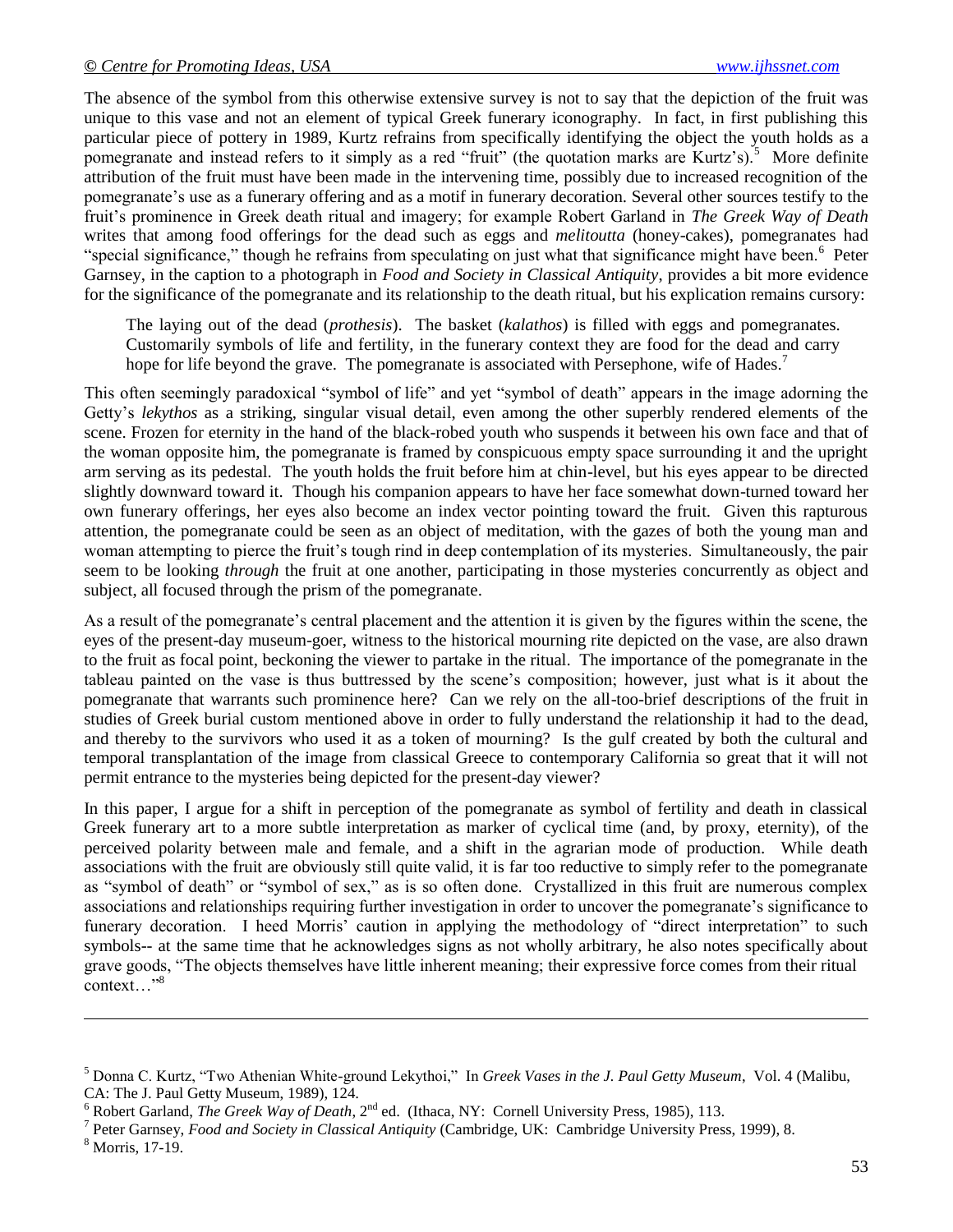I argue that ritual context is not the only context necessary to understand the "meaning" of grave goods, but in addition, in the case of the pomegranate as decorative motif, an examination of the fruit as foodstuff and as luxury good is also necessary to uncovering its rich associative context. The pomegranate's use in ancient Greek religion is well known, but to found our understanding of its symbolism in funerary art solely upon its symbolic use in myth, text and oral tradition does not go far enough. We must make some attempt to tie myth and symbolism to actual practice and real-world usage, lest we propose meaning based upon twice-removed symbolism. Given the scarcity and unreliability of primary sources on food and agriculture in the ancient world, this is no easy task. Yet, it is a task that must be undertaken if we are to make some effort in grounding the multivalent symbolism of the pomegranate in more stable referents, perhaps still relevant for contemporary viewers.

### **The Pomegranate as Symbol of Death**

As symbol of death, the pomegranate is well documented in sundry iconological reference texts, cited as relevant not just to the ancient Greeks, but also the Romans, Jews, Christians, and even various Asian cultures. Friedrich Muthmann's comprehensive iconological study of the pomegranate, *Der Granatapfel*, details the fruit's use in the art and artifacts of various cultures in the ancient world.<sup>9</sup> As mentioned earlier, Garnsey cites the connection between this symbolic fruit and the mythological story of Persephone's abduction by Hades, ruler of the underworld, a lineage well established by other scholars. Commanded by Zeus to allow his captive's return to the surface to visit her mother, Demeter, Hades does so, but only after binding Persephone to the underworld by tricking her into eating food there: "But he on his part secretly gave her sweet pomegranate seed to eat, taking care for himself that she might not remain continually with the grave, dark-robed Demeter."<sup>10</sup>

It is probably this specific mythological reference with which most contemporary scholars are familiar, yet the pomegranate has had a long history of association with several female deities, not just Persephone. Muthmann, in his chapter on ancient Greece, does include a detailed examination of representations of this story, but before doing so, he traces a lineage of imagery in which the pomegranate is connected with other prominent goddesses such as Aphrodite, Hera, and Athena, as well.<sup>11</sup> Michael Byrne confirms associations with Aphrodite, who was traditionally believed to have planted the tree in Cyprus, and with Hera.<sup>12</sup>

Sara Immerwahr has also identified its connection with feminine deities in ancient Greece, assigning particular characteristics of the fruit to a particular goddess:

…its beauty making it an appropriate attribute for Aphrodite, the multiplicity of its seeds with the idea of fruitfulness appropriate for Hera the marriage goddess, and its blood-red juice a symbol of life in death appropriate to the Underworld and the cult of Demeter and Persephone.<sup>13</sup>

To refer to the pomegranate as a "symbol of death" means to ignore the broader associations established with other female deities unrelated to the journey to the underworld. The death attribute is quite strong, however, and evidenced in other cultures such as ancient Egypt as early as the  $18<sup>th</sup>$  Dynasty, so it cannot be discharged.<sup>14</sup> However, Immerwahr here carefully words her attribution as "life in death." This helps to resolve the seemingly irresoluble paradox of a fruit that can symbolize life in some contexts and death in others. Conventional dualistic thinking would lead to the conclusion that something with the ability to symbolize polar opposites really symbolizes nothing. The pomegranate, then, might be more accurately described as representing a liminal state in ancient Greek mythology, the threshold of life and death and the transition between the two. In this way, it can simultaneously hold seemingly opposite meanings, and at the same time reveals much about the Greek conception of an afterlife. If Garnsey's description of the pomegranate as food for the dead is correct, it would imply that the dead, in the common ancient Greek view, enacted some of the same behaviors as in life.

<sup>&</sup>lt;sup>9</sup> Friedrich Muthmann, *Der Granatapfel: Symbol des Lebens in der Alten Welt* (Fribourg, Switzerland: Office du livre, 1982), n.p.

<sup>&</sup>lt;sup>10</sup> Hesiod, "To Demeter," in *The Homeric Hymns and Homerica*, Loeb Classical Library, 1982, 315.

 $11$  Muthmann, 39-100.

<sup>&</sup>lt;sup>12</sup> Michael Byrne, "The Pomegranate in Modern Greek Folklore and Ancient Greek Religion," *Revue des archéologues et historiens d'art de Louvain* 26 (1993): 166.

<sup>&</sup>lt;sup>13</sup> Sara A. Immerwahr, "The Pomegranate Vase: Its Origins and Continuity," *Hesperia* 58, no. 4 (1989): 408.

 $14$  Immerwahr, 405.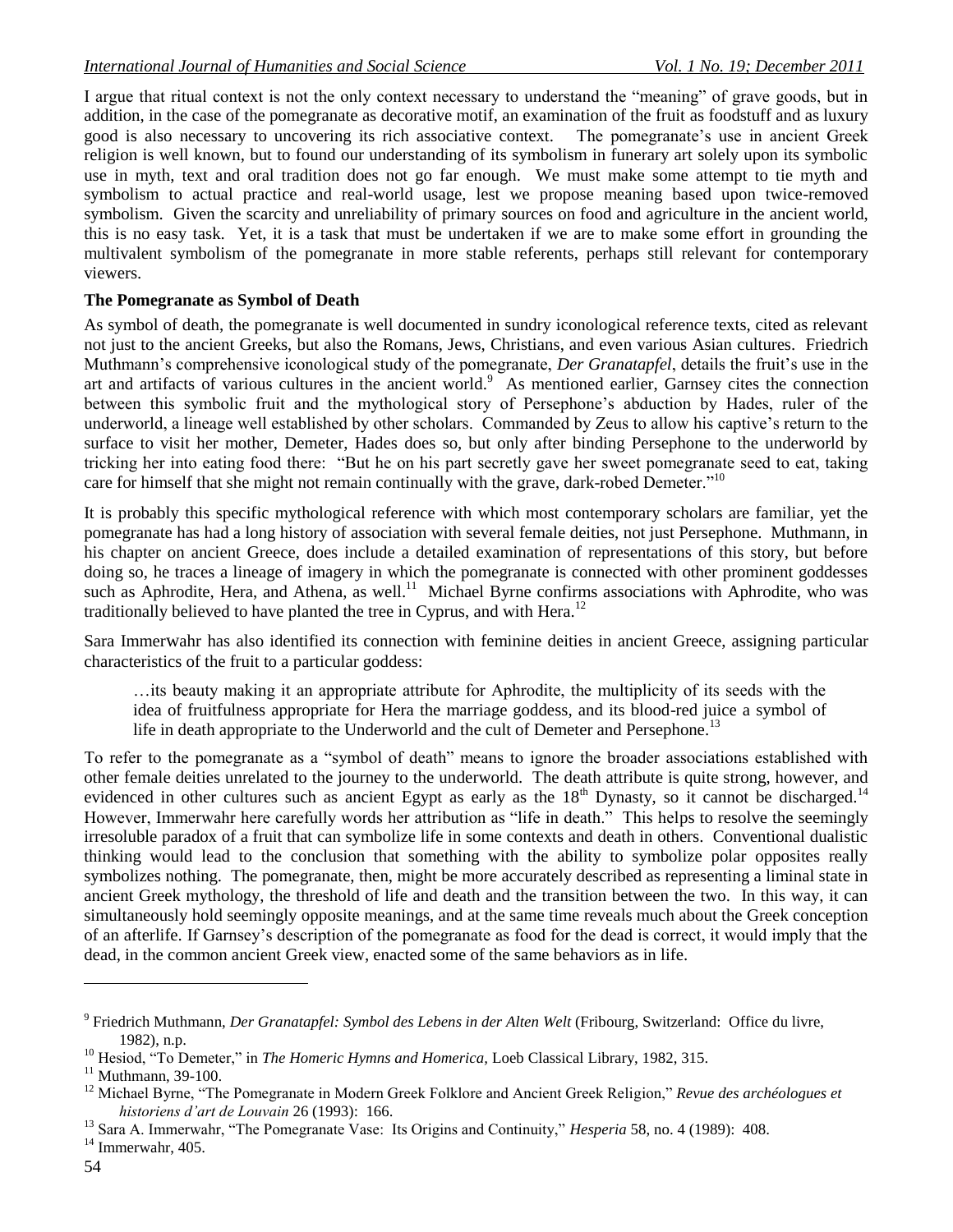It also means that a real food offering can be passed from the hands of the living to those of the dead. Ian Morris admits the Greek and Roman belief in food offerings as nourishing the dead, but argues that this process "must have involved the sort of willing suspension of disbelief which is typical of all ritual discourse."<sup>15</sup> Whether believed to be real or simply ritualized, it is this translation of the object from the realms of life to those of death that the pomegranate most succinctly represents-- the locus of communion between the two.

As such a trope, the pomegranate is an appropriate motif in the decoration of white-ground *lekythoi*, pottery whose own purpose seems to mirror this meaning. H. A. Shapiro, in "The Iconography of Mourning in Athenian Art," describes *lekythoi* as "a form of personal communication and communion between the surviving family and the loved one into whose tomb they were placed."<sup>16</sup> The pomegranate, too, could be defined in this way and, thus, the young man holding the fruit in the white-ground *lekythos* at the Getty might be seen as engaging in a figurative *dexiosis*, or handshake between the living and dead often depicted on gravestones but infrequently occurring on *lekythoi*. 17 Through the pomegranate, the young man and woman on the vase are sharing in the mystery of that transition between life and death.

#### **The Pomegranate as Feminine Symbol**

The frequent references to the blood-like fluid of pomegranates reiterate the symbolism of life and death and also connect it firmly to reproduction. Often, the pomegranate is flippantly referred to as "a sexual symbol," with no further elaboration, as done by Daniel H. Garrison in his *Sexual Culture in Ancient Greece* when discussing the fruit's relationship to both Persephone<sup>18</sup> and to Athena.<sup>19</sup> While purported to represent fecundity and fruitfulness, in actual usage during classical antiquity and the Middle Ages, the rinds of the fruit were common ingredients in recipes for oral contraceptives and served as abortifacient vaginal suppositories. (Modern science has found the pomegranate's perceived negative effects on fertility to have some basis in reality.)<sup>20</sup> In this regard, the pomegranate again shows its capacity for contradiction. Its associations with both sex and death, while not in complete opposition, do again complicate the symbolism of the pomegranate in its ability to represent seemingly conflicting properties. To attempt the resolution of this conflict, one must examine the relationship between death and sexual reproduction and the roles of women in ancient Greek society.

For the ancient Greeks, these two signs bound up in the fruit are made manifest in the responsibilities of women, who were charged with the care of both corpses and babies. Women, because of menses and childbirth, were already viewed as a source of natural impurity, or *miasma*; since they were already unclean, they would be no more polluted by handling a corpse.<sup>21</sup> The responsibilities accompanying death and reproduction customarily assigned to women and the joining of these functions symbolically in the pomegranate reaffirm the reading of the fruit as a symbol of the liminal state between life and death. Michel Foucault, in his seminal study of the history of sexuality, examined the inextricable bond between sexuality and death in ancient Greek culture, as reflected in the medical and philosophical texts. One of the reasons he argues for this bond is their perception of the purpose of reproduction as a compensation for death, providing an eternity for the species that was unavailable to the individual and a means of cheating death:

For Aristotle and Plato alike, the sexual act was at the point of junction of an individual life that was bound to perish—and from which, moreover, it drew off a portion of its most precious resources—and an immortality that assumed the concrete form of a survival of the species.<sup>22</sup>

 $15$  Morris, 104.

<sup>&</sup>lt;sup>16</sup> H. A. Shapiro, "The Iconography of Mourning in Athenian Art," *American Journal of Archaeology* 95, no. 4 (October 1991): 653.

<sup>&</sup>lt;sup>17</sup> Ibid., 654

<sup>18</sup> Daniel H. Garrison, *Sexual Culture in Ancient Greece* (Norman, OK: University of Oklahoma Press, 2000), 29.

 $19$  Garrison 191.

 $^{20}$  J.M. Riddle, "Oral contraceptives and early-term abortifacients during classical antiquity and the Middle Ages," *Past Present* 132, no. 3 (1991), as cited in David W. Still, "Pomegranates: A Botanical Perspective" in Navrinda P. Seeram, Risa N. Schulman, and David Heber, eds, *Pomegranates: Ancient Roots to Modern Medicine* (Boca Raton, FL: Taylor & Francis, 2006): 200.

 $21$  Ibid., 634

<sup>22</sup> Michel Foucault, *Histoire de la sexualité: L'Usage des plaisirs*, 1984, trans. by Robert Hurley, Vintage Books Edition (New York, NY: Random House, 1990), 133-34.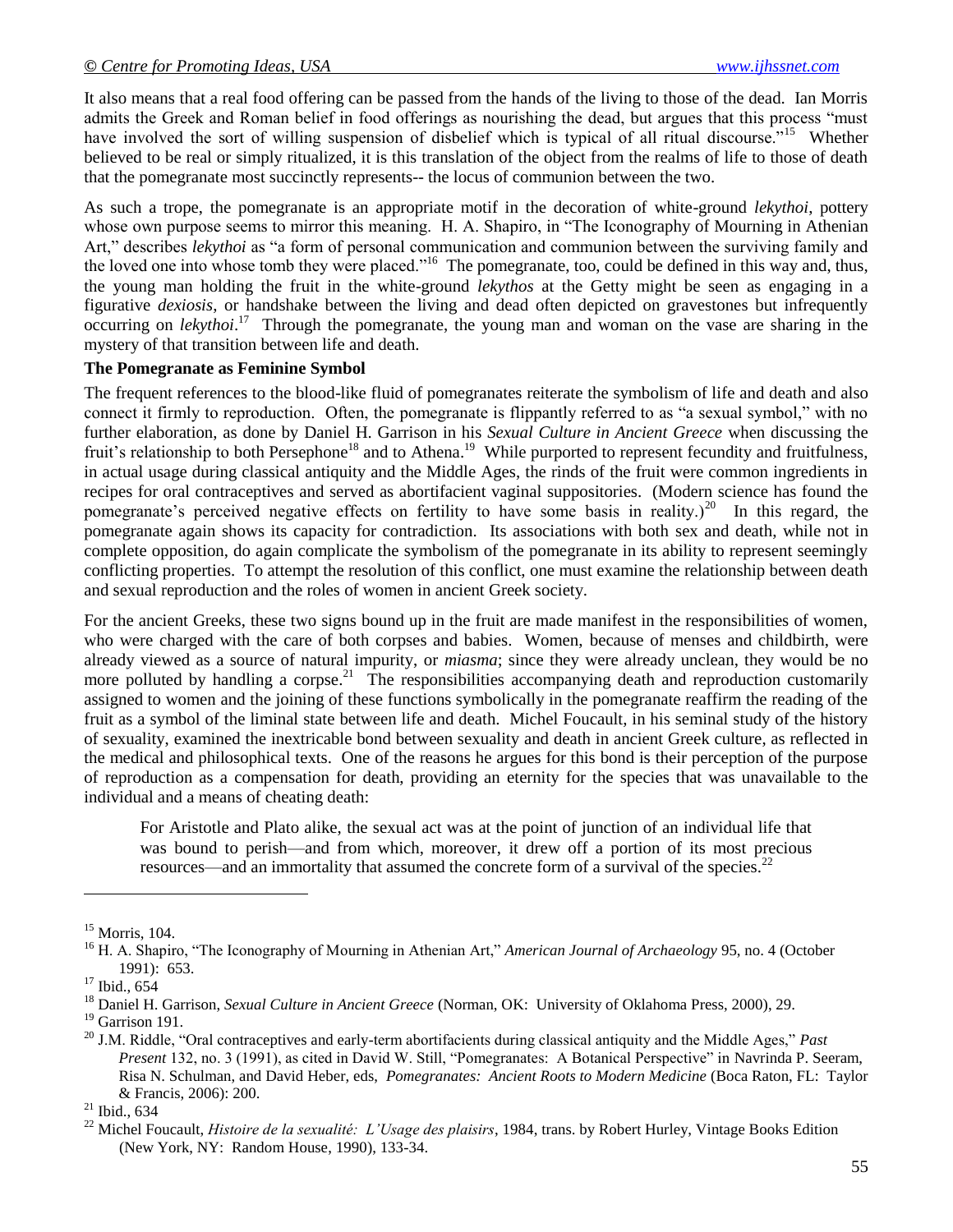Foucault concludes from this, "Hence sexual activity was located within the broad parameters of life and death, of time, becoming, and eternity."<sup>23</sup> In a belief system that did not concern itself with reincarnation, this concept comes closest to asserting that life is cyclical in nature, if not for the individual, at least for the Greeks as a people. The pomegranate, as a visual symbol, shares in the connection between death and reproduction as outwards sign of an invisible eternity. This connection is decidedly coded as feminine in the Greek systems of mythology and philosophy; this gendered coding is reiterated in visual representation.

With so many sources aligning the pomegranate with female deities in ancient Greece and its associations so closely tied to the responsibilities of women, it might seem strange that a young man should be holding it on the Getty's vase. Much less established are the fruit's associations with male qualities, yet there is evidence for this connection. Marilyn Arthur, in her psychoanalytic reading of the myth of Persephone, cites the work of Kerényi Károly in his writings on celebrations to Demeter as defining two groups of plants according to their correlation with deities of either human biological sex. The pomegranate notably falls under both categories, female for its womb-like shape and blood-like fluid, male for its seeds.<sup>24</sup> Here too, the pomegranate as symbol has the possibility of reconciling opposites and overcoming the limits of dualistic thinking.

The fruit cannot be simply associated with the female, but simultaneously holds both male and female within its symbolic rind—womb and seed, the union of male and female. This would account for its popular recognition as a symbol of marriage and fecundity and yet unbalances the union of sexes in reaffirming associations with Hera, a female divinity whose oversees such union in marriage. Customarily, realistic votives of the pomegranate were offered to Hera, and many have been found in the excavation of her early sanctuary at Samos.<sup>25</sup> The fruit as symbol of the union of male and female also reaffirms its association with Persephone, whose unbroken union with Hades was sealed by her eating of the pomegranate seeds, the myth of which, for Marilyn Arthur, resolves the polarity of male and female.<sup>26</sup> This resolution signals a transition from matriarchy to patriarchy after several attempts to resist male domination,<sup>27</sup> yet concludes with the gift of agriculture to humankind.<sup>28</sup>

### **The Pomegranate as Agrarian Symbol**

Agriculture played a large part in the ritual of archaic Greece and in the mindset of a people who believed in an eternal humanity. As mentioned, Foucault argues this belief from the perspective of sex and death. Those phenomena are closely tied to the ancient agrarian cult that came to be associated with Demeter and Persephone, in which a new crop was seen as springing up from the old. Martin P. Nilsson in *Greek Folk Religion*, thus assigns a continuity to the rites of the Eleusinian Mysteries (at which, notably, the pomegranate was seen as a taboo food $^{29}$ ) and a belief in eternity:

So it was possible to develop on the foundation of the old agrarian cult a hope of immortality and a belief in the eternity of life, not for the individual but for the generations which spring one from another... The hope and the belief and the morality were those of the end of the archaic age.<sup>30</sup>

He cites Pindar in confirming the Eleusian Mysteries' cyclical view of life: "Happy is he who, having seen this, goes beneath the earth; he knows the end of life and he knows its god-sent beginning."<sup>31</sup> Humans, upon death, were sewn in the earth to raise a new generation, as viewed through an agrarian lens. However, Nilsson sees this conception of eternity shifting at the end of the fifth century B.C. toward an interest in individual immortality, accompanied by the forgetting of agriculture as "the old foundation of human civilization." $32$ 

<sup>23</sup> Ibid., 135.

<sup>&</sup>lt;sup>24</sup> Marylin B. Arthur, "Politics and Pomegranates: An Interpretation of the Homeric Hymn to Demeter," *Arethusa* 10, no. 1 (Spring 1977): 29.

<sup>&</sup>lt;sup>25</sup> Immerwahr, 407.

<sup>26</sup> Arthur, 11.

 $27 \overline{\text{Ibid., 8}}$ .

<sup>28</sup> Ibid., 33.

 $29$  Garland, 158.

<sup>30</sup> Martin P. Nilsson, *Greek Folk Religion*, 1940, reprint (New York, NY: Columbia University Press, 1961), 63.

<sup>31</sup> Ibid., 59.

<sup>32</sup> Ibid., 63.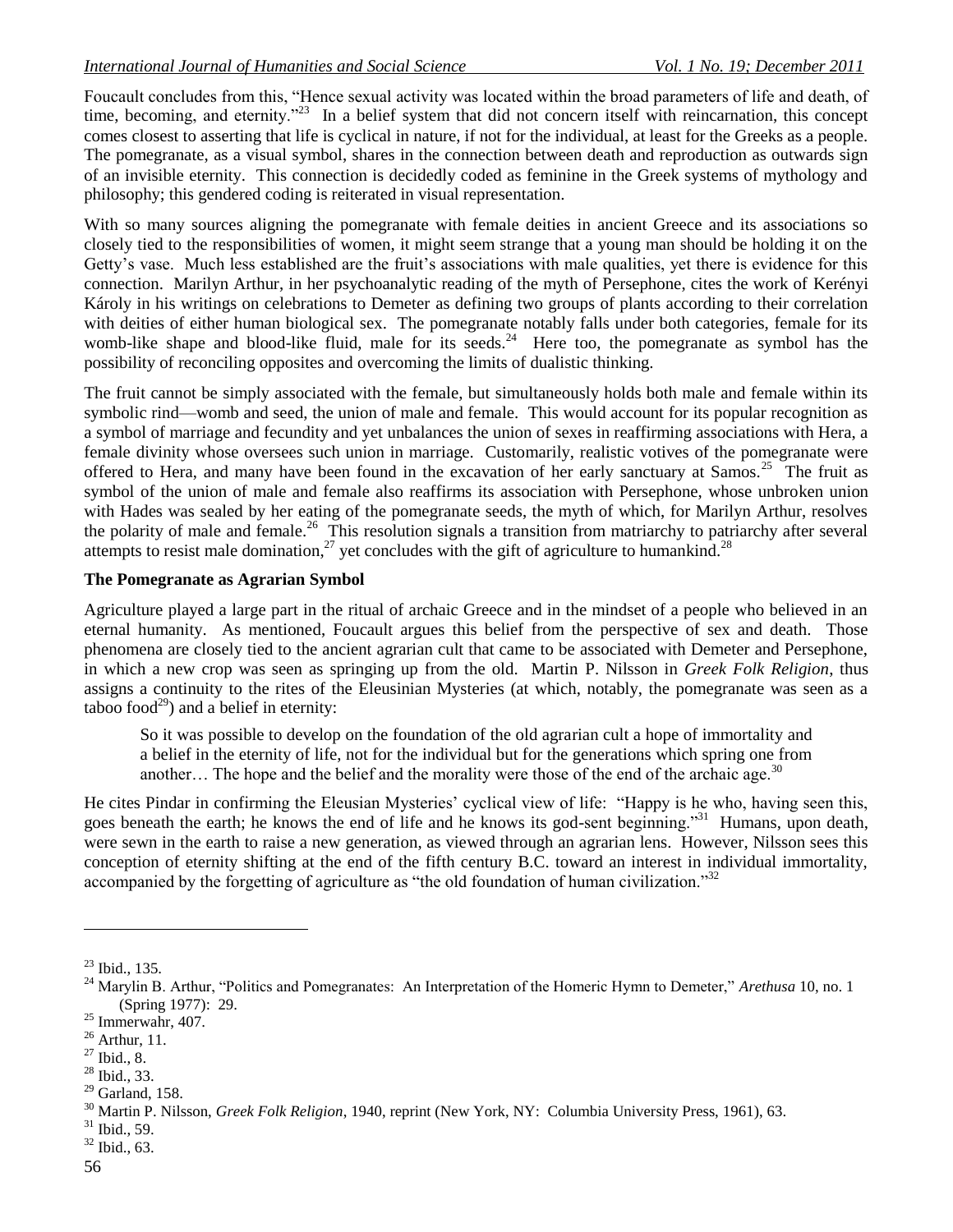Most urban, elite city dwellers no longer produced their own food (although Garnsey admits that some of them must have worked on farms in the vicinity of the cities<sup>33</sup>) and became divorced from a direct understanding of agriculture and a seasonal calendar based upon it. This industrialization and commercialization signals a shift not only in the structures of production, distribution, and consumption for the Greeks, but also a shift in the conceptions of time and eternity in their dominant worldview. Guy Debord, in *La société du spectacle*, succinctly describes how myth developed to confirm a cosmic order based upon agrarian production and the rhythmic change of seasons.<sup>34</sup> The tale of Persephone and Demeter, one such myth, "explains" life in terms of cyclical time and was constructed as an explanation for the naturally occurring agricultural calendar based on Persephone's regular journeys between the lands of the living and dead. The gift of grain is bound up in the symbol of the pomegranate not just through this tale, but also linguistically, as the Greek word *kokkos* can be interpreted as pomegranate seed, grain, or genitals.<sup>35</sup> This linguistic conflation mirrors the conflation of textual and artistic usage of the fruit as symbol of sexual union and as a reminder of cyclical time.

The concept of linear time replaced cyclical time for urban-dwellers as populations in the towns grew, and, as Nilsson notes, the "old rustic cults" became insufficient in meeting changed social needs.<sup>36</sup> But for agricultural laborers, there was still an understanding of cyclical time and a reliance upon the pomegranate as a marker of it. Still today in Greece, the connection between the pomegranate and the cycle of agriculture remains, as evidenced by the common practice of farmers at Epidauros splitting the fruit on the ploughshare, mixing its arils with the first seed and throwing it over the field in hopes of a good harvest.<sup>37</sup> Sowing and the prospect of harvest, the full cycle of growth and reaping, are combined in this ritual. The pomegranate's connection with fruitfulness would justify such usage, even possibly in ancient times. The shrub from which the fruit grows survives in semi-arid conditions with no additional irrigation and was believed to be, in popular thought, drought-resistant.<sup>38</sup> This hardiness, combined with its symbolic fruitfulness, makes the pomegranate an attractive amulet for the bountifulness of agriculture.

However, one must question the accessibility of the fruit to the common farmer in ancient Greece to be used for such purposes. Several scholars have argued that the pomegranate was historically a luxury good for the Greeks, available only to the elite. Cheryl Ward, in her study of pomegranate remains found in the excavation of the late 14<sup>th</sup> century B.C.E. Ulubrun shipwreck, refers to the fruit as a "non-staple"<sup>39</sup> and a "luxury food" largely because of the other luxury items accompanying it on the ship.<sup>40</sup> Immerwahr cites Theophrastus in locating Asia Minor as an important center for production of the fruit in "historical times"<sup>41</sup> and identifies an interruption in availability on the mainland after the Mycenaean trade routes were disrupted until contact was established with the Phoenecians. She goes on to question the growing of the pomegranate in mainland Greece during the Geometric period.<sup>42</sup>

Certainly, by the late Hellenistic period, the fruit was well-known to writers, such as Dioscorides, who praised it for its astringent qualities, and Columella, who wrote of its use as a flavoring for wines.<sup>43</sup> But even in this later period, textual evidence by upper class authors does not mean that the common people had access to the fruit or yet grew it themselves. In fact, Immerwahr argues that the pomegranate's "exotic nature" and oriental origins ―may have contributed to its appropriateness as an attribute for divinities and as a gift for mortals in their journey to the Underworld."<sup>44</sup> Its inaccessibility may have made it the perfect object for embodying irresoluble mysteries.

 $33$  Garnsey, 29.

<sup>34</sup> Guy Debord, *La société du spectacle,* 1967, trans. Donald Nicholson-Smith (New York, NY: Zone Books, 1995), 93.

<sup>&</sup>lt;sup>35</sup> Garrison, 86.

<sup>36</sup> Nilsson, 101.

<sup>37</sup> Byrne, 165.

<sup>38</sup> Still, 202.

<sup>&</sup>lt;sup>39</sup> Cheryl Ward, "Pomegranates in Eastern Mediterranean Contexts during the Late Bronze Age," *World Archaeology* 34, no. 3 (February 2003): 530.

<sup>40</sup> Ibid., 538.

<sup>41</sup> Immerwahr, 408.

 $42$  Imerwahr, 409.

<sup>43</sup> Ward, 531.

<sup>44</sup> Immerwahr, 409.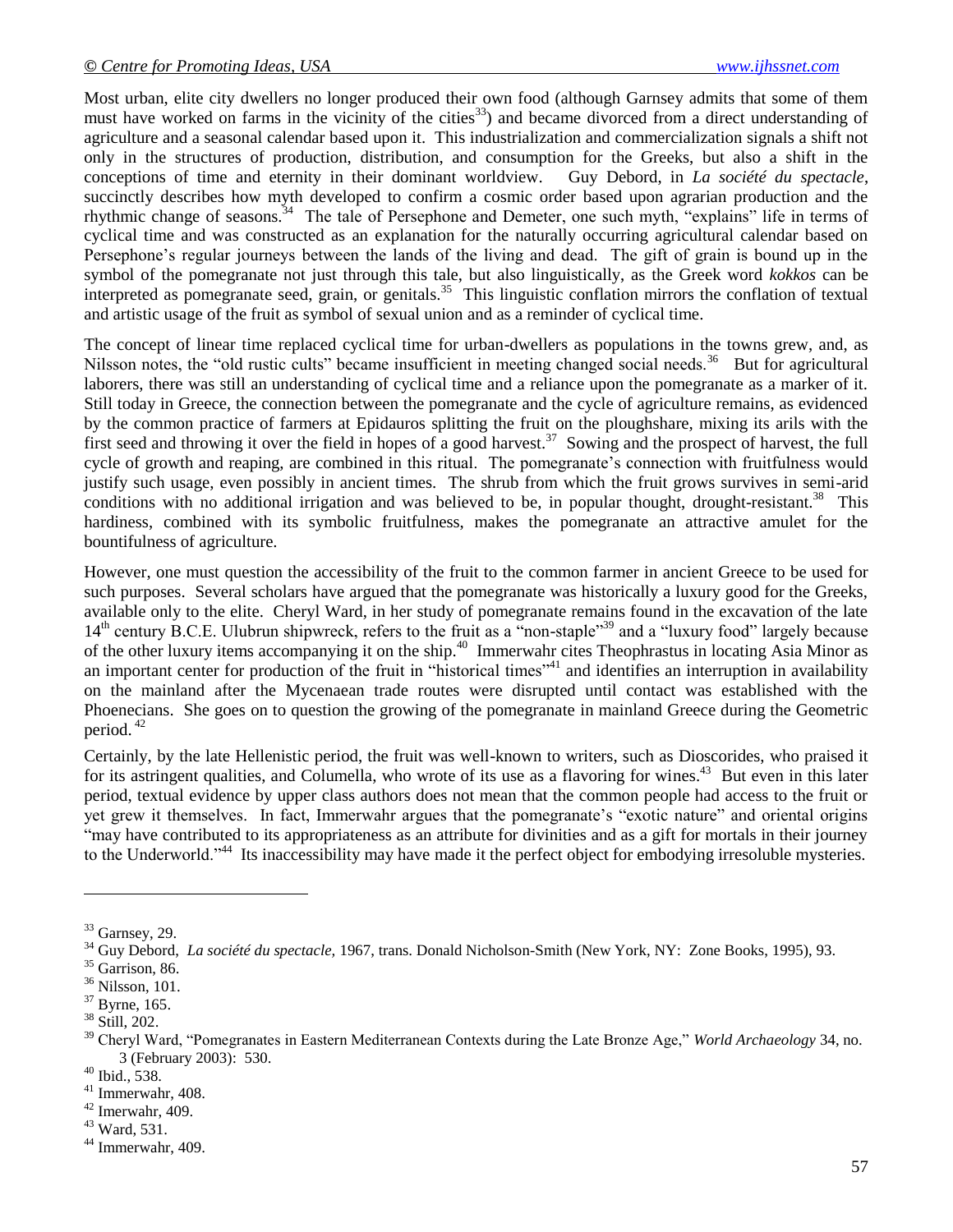# *Conclusion*

The pomegranate, from its varied and often conflicted iconography in classical Greece, retains potency as a symbol today, but may require some attempt at reconciling its contradictions in order to be meaningful. It is not sufficient to say the fruit represents life in one context and that it represents death in another, or to say that it represents fertility and yet was used as an abortifacient and contraceptive. Instead, a more nuanced understanding of the fruit as a liminal object, mediating between two seemingly opposite states of being, will help to explain how the pomegranate historically has held such paradoxical referents.

So, in reflecting upon the motif of the pomegranate held in the youth's hand on the white-ground *lekythos* at the Getty Museum, a richness of meaning begins to emanate from the simple fruit. Its multivalence helps to reiterate the importance of the occasion depicted in the tableau: a grave visit. Male and female, by leaving grave goods such as the pomegranate, are participating in the transitional state between life and death. The young man holds up the pomegranate as a reminder of lost cyclical time and as a hope for eternity. This scene, as Shapiro suggests of similar compositions adorning *lekythoi*, betrays "a less immediate experience of death and grief, one filtered through the medium of art, performance, and ideology."<sup>45</sup> But, in the hesitation of this calculated step back from the immediacy of death, the viewer is given the opportunity to contemplate life, union, and immortality.

# *References*

―Acquisitions Supplement.‖ *The J. Paul Getty Museum Journal* 13 (1985): 170.

- Arthur, Marylin B. "Politics and Pomegranates: An Interpretation of the Homeric Hymn to Demeter." *Arethusa* 10, no. 1 (Spring 1977): 7-47.
- Byrne, Michael. "The Pomegranate in Modern Greek Folklore and Ancient Greek Religion." *Revue des archéologues et historiens d'art de Louvain* 26 (1993): 165-169.
- Debord, Guy. *La société du spectacle.* 1967. Translated by Donald Nicholson-Smith. New York, NY: Zone Books, 1995.
- Foucault, Michel. *Histoire de la sexualité: L'Usage des plaisirs*. 1984. Translated by Robert Hurley. Vintage Books Edition. New York, NY: Random House, 1990.
- Garland, Robert. *The Greek Way of Death.* 2<sup>nd</sup> ed. Ithaca, NY: Cornell University Press, 1985.
- Garnsey, Peter. *Food and Society in Classical Antiquity*. Cambridge, UK: Cambridge University Press, 1999.
- Garrison, Daniel H. *Sexual Culture in Ancient Greece*. Norman, OK: University of Oklahoma Press, 2000.
- Hesiod. *The Homeric Hymns and Homerica.* Loeb Classical Library. 1982.
- Immerwahr, Sara A. "The Pomegranate Vase: Its Origins and Continuity." *Hesperia* 58, no. 4 (1989): 397-410.

The J. Paul Getty Museum web site. http://www.getty.edu/art/gettyguide/artObjectDetails?artobj=12864

Kurtz, Donna C. *Athenian White Lekythoi: Patterns and Painters*. Oxford, UK: Clarendon Press, 1975.

- \_\_\_\_\_\_\_\_\_\_. ―Two Athenian White-ground Lekythoi.‖ In *Greek Vases in the J. Paul Getty Museum*. Vol. 4. Malibu, CA: The J. Paul Getty Museum, 1989. 113-130.
- Kurtz, Donna C. and John Boardman. *Greek Burial Customs*. London, UK: Thames and Hudson, 1971.
- Morris, Ian. *Death-Ritual and Social Structure in Classical Antiquity*. Cambridge, UK: Cambridge University Press, 1992.
- Muthmann, Friedrich. *Der Granatapfel: Symbol des Lebens in der Alten Welt*. Fribourg, Switzerland: Office du livre, 1982.
- Nilsson, Martin P. *Greek Folk Religion*. 1940. Reprint. New York, NY: Columbia University Press, 1961.
- Seeram, Navrinda P., Risa N. Schulman, and David Heber, eds. *Pomegranates: Ancient Roots to Modern Medicine*. Boca Raton, FL: Taylor & Francis, 2006.
- Shapiro, H. A. "The Iconography of Mourning in Athenian Art." *American Journal of Archaeology* 95, no. 4 (October 1991): 629-656.
- Ward, Cheryl. "Pomegranates in Eastern Mediterranean Contexts during the Late Bronze Age." *World Archaeology* 34, no. 3 (February 2003): 529-541.